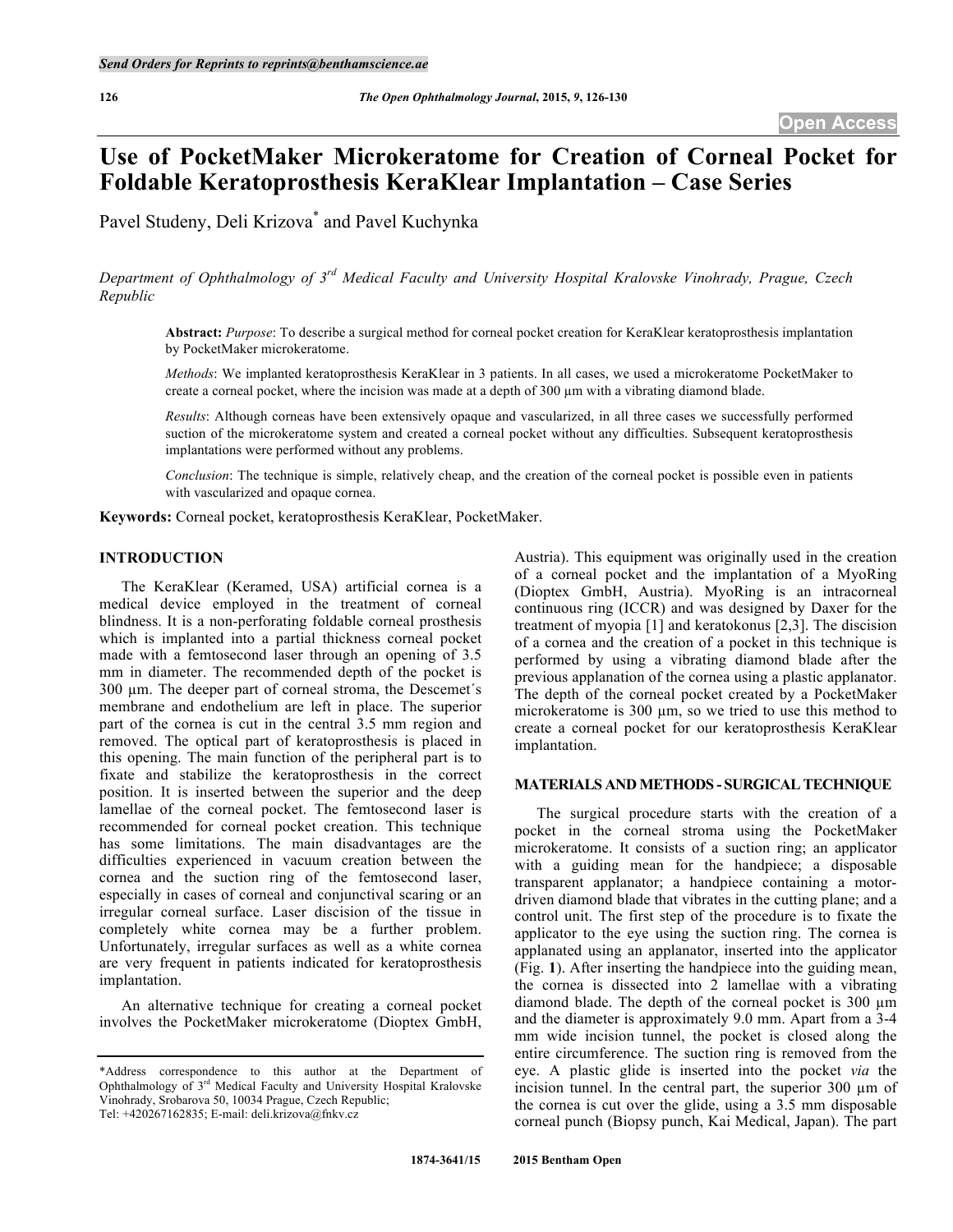

**Fig. (1).** Fixation of the applicator to the eye using a suction ring and applanation of the cornea using an applanator.



**Fig. (2).** Anterior segment OCT scan of the implanted KeraKlear.

of the cornea cut from the center is removed, as is the glide. KeraKlear keratoprosthesis is made of a soft and foldable material so it can be implanted using forceps into the corneal pocket through the 4 mm incision. The forceps are released after the implantation into the pocket and the prosthesis unfolds spontaneously. The central optical part fills the 3.5 mm hole in the center of the cornea and the thinner peripheral part of the prosthesis is inserted between the superficial and deep lamellae of the corneal pocket in the periphery. The position of the keratoprosthesis can be

controlled or corrected using a cyclospatula. The main function of the peripheral rim is to fixate and stabilize the keratoprosthesis in the correct position (Fig. **2**). This part of the prosthesis contains 12 holes and allows for fixation with a suture. We always used 4 single sutures, one in each quadrant. The incision tunnel is self-sealing and does not require suturing. A contact lens is applied at the end of the surgery. The whole surgery is fast and relatively easy. It is possible to perform this surgery under topical anesthesia.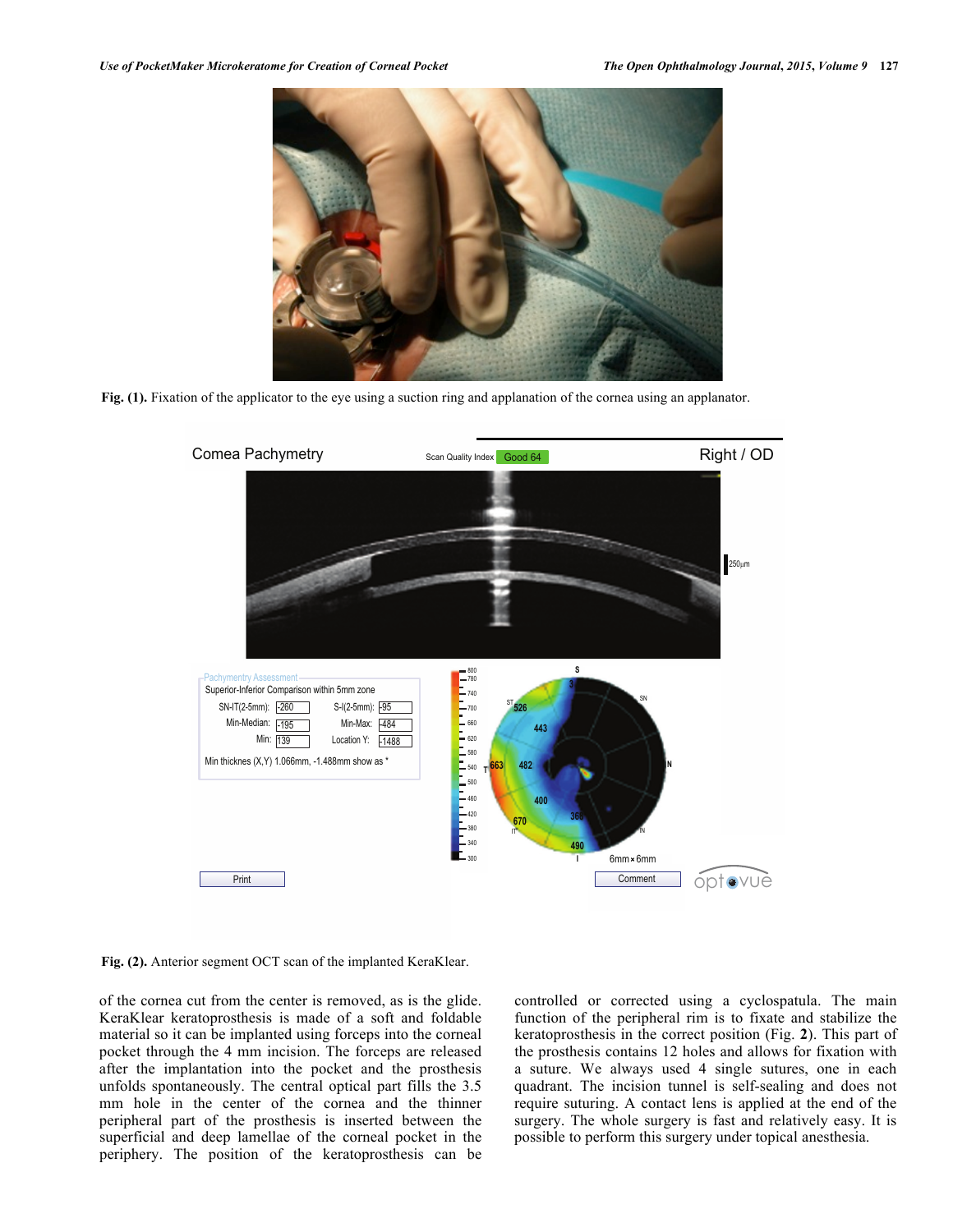

(**b**)



**Fig. (3).** Patient 1. (**a**) Cornea before surgery and (**b**) 6 months after surgery.

The KeraKlear keratoprosthesis and PocketMaker microkeratome are both CE certified and are approved for use in surgery in the European Union.

## **RESULTS**

## **Patient 1**

62 years old female, suffered from an attack of Lyell´s syndrome 30 years ago. She underwent penetrating keratoplasty 5 times in her left eye. The last surgery was performed 6 years ago. There was no keratoplasty performed in the right eye. The visual acuity of the right eye was initially slightly better, but gradually also deteriorated. The best corrected distance visual acuity (CDVA) measured on Snellen optotypes preoperatively was 0.01 decimal in the right eye and 0.05 in the left eye. In June 2011 we implanted the KeraKlear keratoprosthesis into the corneal pocket created with the PocketMaker microkeratome. The implant was fixed with 4 single stitches (Fig. **3a**, **b**). The surgery was performed under general anesthesia. One week after surgery, the CDVA was 0.2. At 6, 12 and 24 months after surgery, the CDVA was 0.4. The patient is wearing myopic contact lens (-12 sphD) and she is permanently using topical antibiotics.

## **Patient 2**

82 years old female, underwent two penetrating keratoplasties for corneal leucoma after herpetic keratitis in her left eye. The right eye was severely amblyopic with no other ocular disease. The CDVA before surgery was hand motion in both eyes. The surgery was performed under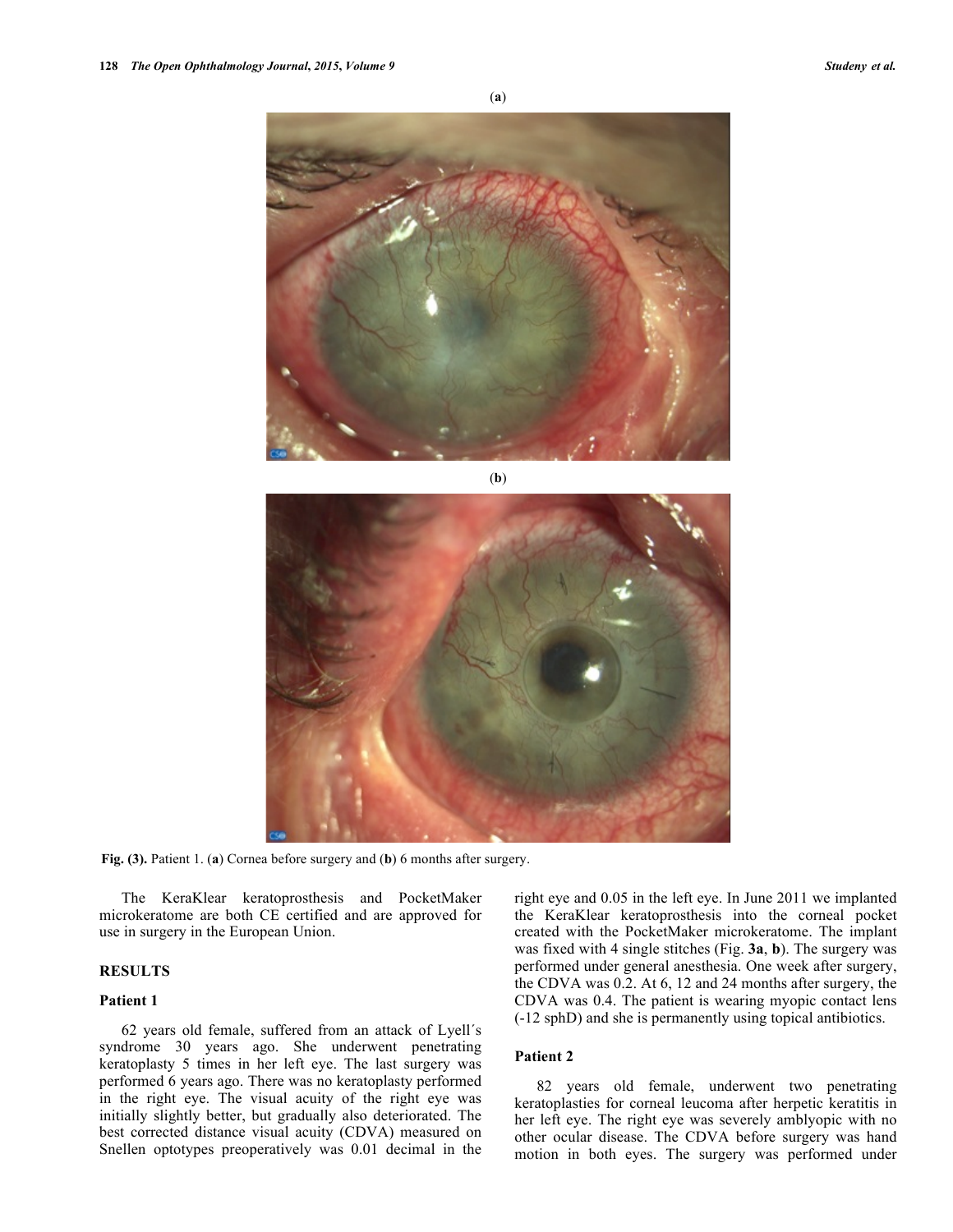#### *Use of PocketMaker Microkeratome for Creation of Corneal Pocket The Open Ophthalmology Journal***,** *2015***,** *Volume 9* **129**

topical anesthesia. The surgical procedure was the same as that described in case 1. On the first postoperative day, the keratoprosthesis was slightly loose. There was a tiny gap between the edge of the cornea and the optical part of the keratoprosthesis. We resutured the keratoprosthesis with continuous suture. All other postoperative care was the same as that in the previous case. The visual acuity was 0.1 week after surgery. At 6, 12 and 18 months after surgery, the visual acuity was 0.1, 0.25 and 0.1 respectively. The reason for the minor decrease in visual functions in the 18th month is probably a fine fibrosis of the posterior corneal lamellae under the keratoprosthesis.

# **Patient 3**

77 years old male, suffered alkali burns to both eyes 40 years ago. In the past, he underwent repeated penetrating keratoplasty and cataract surgery in both eyes. Keratoplasty was performed twice on the right eye and 3 times on the left eye. The CDVA before surgery was hand motion in both eyes. We implanted the keratoprosthesis KeraKlear into the patient's right eye (Fig. **4a**, **b**). The surgical procedure was the same as that in the previous cases. Surgery was performed under topical anesthesia. 1 week, 1 month and 6 months after surgery, the CDVA was 0.1; the patient wore myopic contact lens (-13 sphD) after surgery. Unfortunately the patient died 8 months after surgery.

## **DISCUSSION**

Currently, the most widely used keratoprostheses are Boston keratoprosthesis, osteoodontokeratoprosthesis and Alphacor. They are used primarily in patients with bilateral corneal blindness and in cases of high risk for penetrating

(**a**)



(**b**)



**Fig. (4).** Patient 3. (**a**) Cornea before surgery and (**b**) 6 months after surgery.